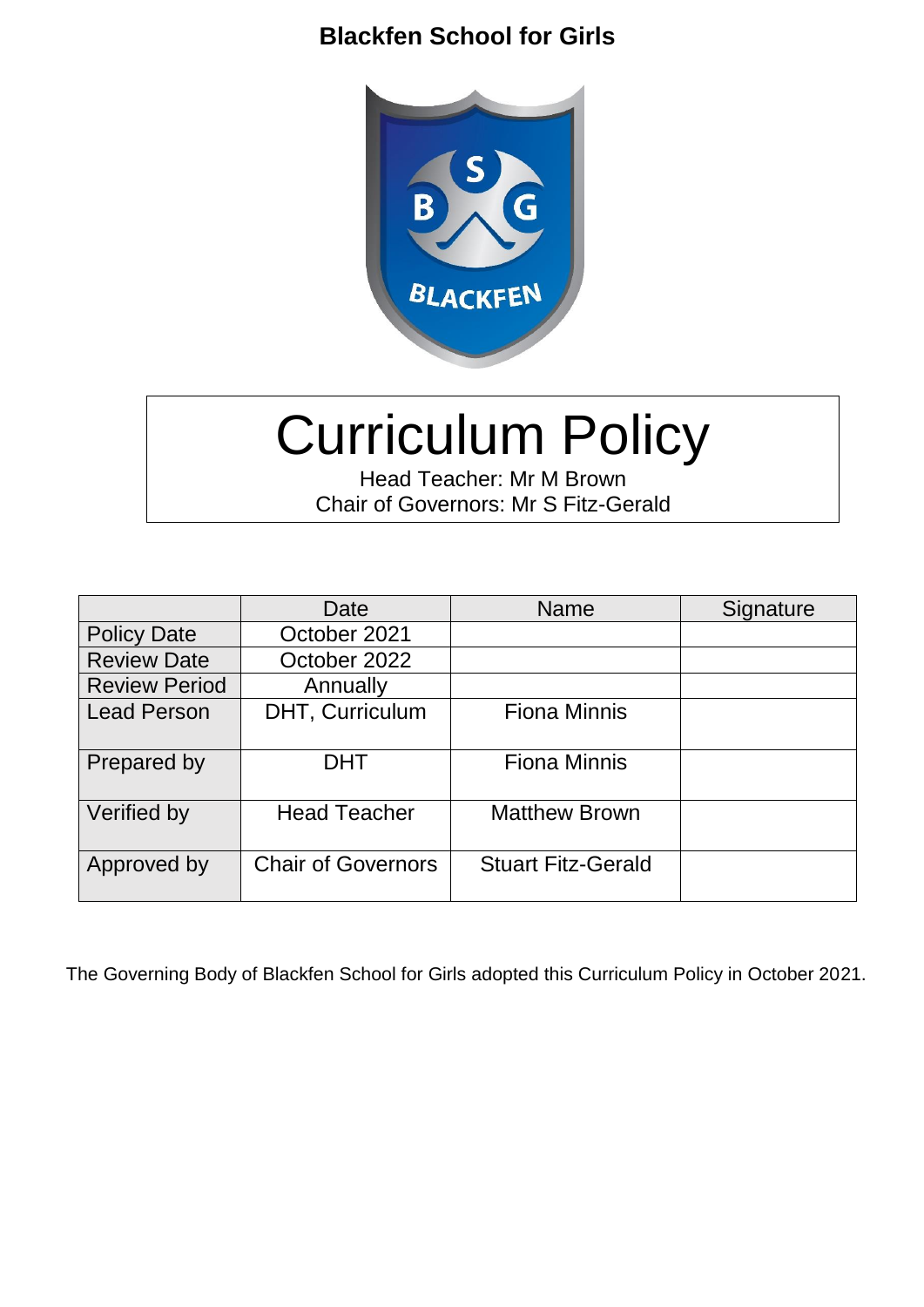#### **Statutory statement**

This policy reflects the requirements for academies to provide a broad and balanced curriculum as per the Academies Act 2010, and the National Curriculum programmes of study which the school has chosen to follow. It also reflects requirements for inclusion and equality as set out in the Special Educational Needs and Disability Code of Practice 2014 and Equality Act 2010 and refers to curriculum-related expectations of governing boards set out in the Department for Education's Governance Handbook. It complies with our funding agreement and articles of association.

## **RATIONALE**

The mission statement of Blackfen School is 'Raising aspirations, releasing potential'. The outcome of this goal is summed up in our vision statement:

We believe that our school community is a happy and successful one because we offer a unique learning *experience of ongoing challenge in a caring environment. Blackfen sets out to challenge students from day one in Year 7 to their last exam in Year 13.*

*We believe in hard work, resilience and a determination to succeed, learning from the lessons of failure to become successful. We believe in raising the aspirations of everyone in our community of inspiring a belief that 'anything is possible' amongst our students, staff, governors and parents. We believe in developing our students into confident, responsible citizens ready to play an active role in the wider community.*

The intent of the curriculum at Blackfen School is to implement the school vision: to raise the aspirations and release the potential of every young person in our care, on a daily basis. This means that the content and design of our curriculum is crafted to be broad, balanced and aspirational for all our students and to provide them with opportunities to study a wide range of subjects.

We consider the needs of all of our students, irrespective of their ability, additional needs or gender, to ensure that curriculum opportunity and access is available for all. In addition, we support students' spiritual, moral, social and cultural development to promote tolerance and respect for the range of faiths, lifestyles and cultures they will embrace as young adults in society.

We believe that good teaching, underpinned by an appropriate curriculum and effective delivery of Relationships and sex education (RSE) and Personal, social, health and economic (PSHE) education inspires in our students a belief that 'anything is possible' and develops them into confident, responsible citizens, ready to play an active role in the wider community.

#### **OUTCOMES**

#### **1) A curriculum that is broad, balanced and appropriate for our students**

Our curriculum is crafted to be broad, balanced and appropriate for all our students and to provide them with opportunities to study a wide range of subjects.

- $\circ$  A 3-year Key Stage 3 ensures students can experience the full National Curriculum across 17 subjects: English, Mathematics, Science: Art, Computing and ICT, Dance, Drama, French or Spanish, Food Technology, Geography, History, Music, PPE, Physical Education, Religious Studies, Product Design and Textiles Technology.
- $\circ$  The Key Stage 4 curriculum broadens to include the additional subjects of Citizenship, Economics, Health & Social Care, Business Studies and Statistics, as well as developing leadership skills through the selection of either the 'Sports Leaders' or the 'Dance Leaders' awards or the 'Duke of Edinburgh' award (Bronze).
- o The Key Stage 5 curriculum is further extended to offer the new subjects of Government and Politics, Law, Psychology, Sociology and Media. The curriculum offer is deliberately broadened to include both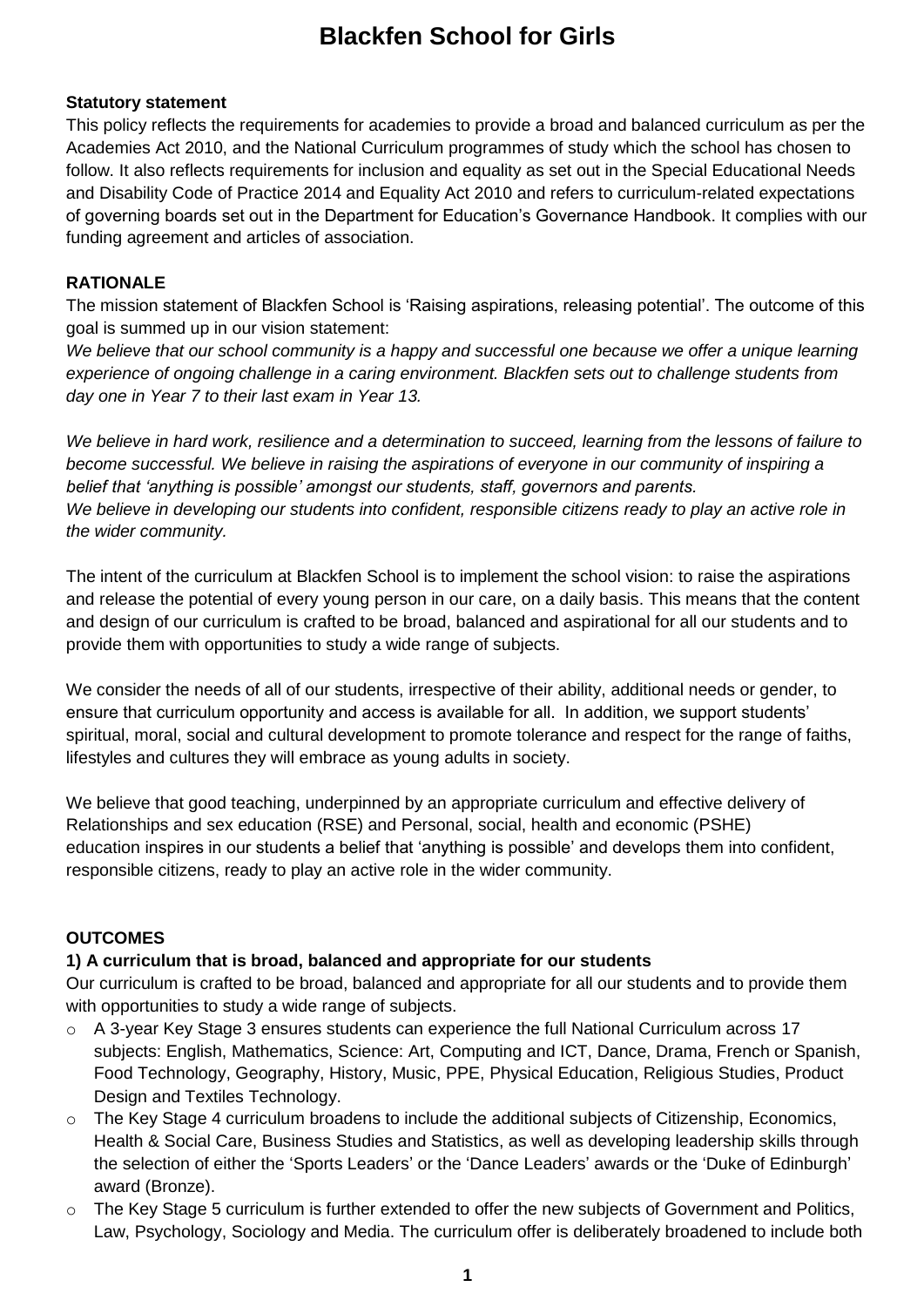BTEC and A-Level pathways in Law, Business and Media. A small group of students are offered a bespoke Year 12 Level 2 course which includes GCSE English and Mathematics re-sit courses, as well as a package of BTEC Level 2 qualifications.

The formal curriculum structures, described above, are complemented by a series of 'Challenge Days', when all students in Year 7 – Year 13 are taken off timetable to explore RSE or PSHE topics or to experience a different type of learning, e.g. meeting a Holocaust survivor; exploring International Women's week; learning how to 'Express Yourself' or singing in a themed Gospel-day year-group choir. Many of the Challenge Day topics contribute to a rich delivery of cultural capital learning and experience. Our RSE and PSHE programme is delivered in diverse and age-appropriate activities, which take place across the Key Stage 3 and Key Stage 4 Curriculum, as well as in Challenge Days.

#### **2) A curriculum that is dynamic**

The design of our curriculum is dynamic, changing intentionally to support students' learning journeys from one key stage to the next key stage. Students have an increasing amount of flexibility as they get older, particularly in Year 9, when they select Key Stage 4 courses and again, in Year 11, in their transition from Key Stage 4 into Key Stage 5 and, if they so choose, into our mixed Sixth Form. We recognise our responsibility to prepare our students for a world of employment, leisure and experience that is itself dynamic and unpredictable, so School leaders listen to Subject leaders, to students and to parents in order to make careful changes to the curriculum, for example, introducing new courses such as Economics and Computing Science. The school is pro-active in reviewing curriculum content but School leaders always consider the impact of curriculum change on students, teachers and school life across the whole organisation.

## **3) A curriculum that is distinctive to learning and teaching in Blackfen School**

Our curriculum includes three suites of special features that are distinctive to learning and teaching in this school:

#### **Suite 3.1: The acquisition of knowledge and cultural capital across different subject pedagogy**

*Vertical tutor groups*

Daily 'Community Time' is scheduled for 20 minutes, during which time students in Year 7- Year 11 are organised in vertical age tutor groups, with approximately four students from each year group making up a tutor group. During Community Time, students follow a planned schedule of activities, including numeracy, reading and personal well-being. They also discuss current affairs and review topical issues.

# *Developing personal reading habits*

The Literacy Co-ordinator liaises with the Head of English and the Librarian to deliver the whole-school reading programme which focuses on developing students' reading habits through the weekly 'Drop Everything And Read' activity which takes place on a weekly basis in tutor groups and is part of the Community Time programme; special assemblies for International Literacy Day and World Book Day, as well as their associated events; the use of 'PiXL Unlock' to extend students' personal vocabulary repertoires; and the distribution of a 'Wider Reading Booklet' across all subject areas, to support learning across a knowledge-rich curriculum. Other literacy initiatives organised during the school year include preparation for the Jack Petchey 'Speak Out' awards; the Goldsmiths University Poetry Scheme; the School Magazine; the Year 7 Halloween Writing Competition and the Literacy 'Show and Tell' event. The Librarian works with the Literacy Co-ordinator to host special Library reading events such as the Year 7 and Year 8-10 Book Clubs; the Governors' Book Review award; the Bexley Children's Book Quiz; the Bexley Poetry Slam; the Carnegie Book Club, as well as participation as a student Librarian. In addition to these activities, students in Year 7 and Year 8 spend a dedicated lesson in the Library to use the 'Accelerated Reader' programme as part of their English lessons and the Literacy Co-ordinator collates and analyses reading data from these particular sessions, in order to support relevant intervention.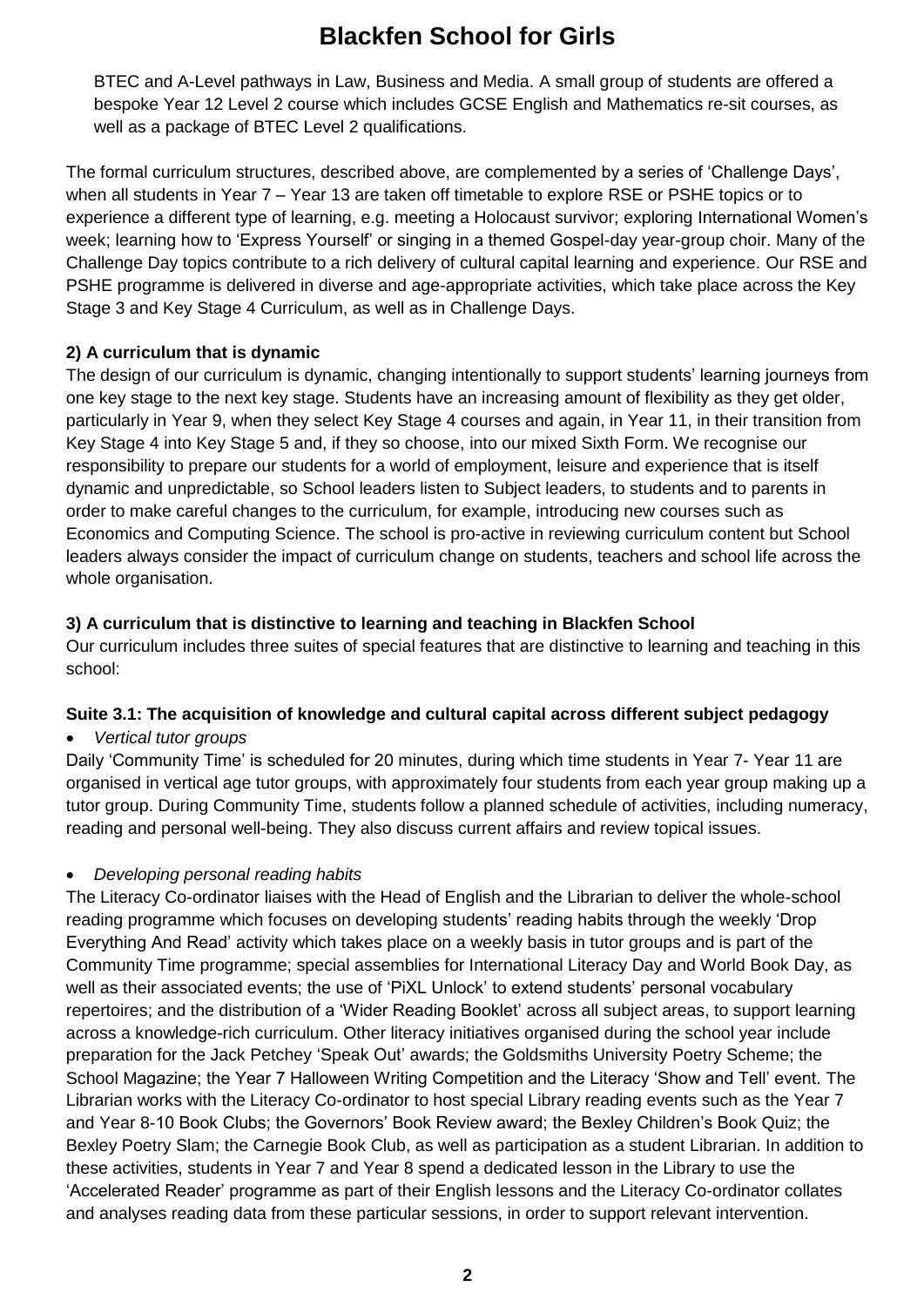*Developing the skills of independent learning, personal leadership and communication* The subjects of Drama, Dance and PPE (Politics, Philosophy and Enterprise) are included in all key stages. Drama and Dance build students' confidence through performance and creativity, whilst developing skills of leadership and communication. Key Stage 4 students select to study for the Duke of Edinburgh Bronze Award or the Sports Leader or the Dance Leader Awards for their core Year 10 PE lessons. These courses use dance, sport and physical activity to help young people hone their teamwork and leadership skills, whilst helping themselves and others stay physically active.

The Key Stage 3 Politics, Philosophy and Enterprise (PPE) curriculum is unique to Blackfen School and contributes significantly to the development of independent learning, leadership and communication through study of Key Stage 3 Citizenship, Politics, Philosophy and Enterprise. In these studies, students are encouraged to develop their political awareness; to open their minds and think for themselves, reflecting on why they think the way they do and on the influences that shape their thinking; and to consider their responsibility for financial well-being in their economic futures. Key Stage 3 PPE provides a suitable pathway into continuing studies of this nature in Key Stage 4 GCSE Citizenship and Key Stage 5 A-Level Politics.

## *Key Stage 4 development of personal and moral values*

We believe that our students should be prepared for life as young adults by being provided with significant opportunities to practise the skills of thinking, reasoning and debating; to reflect deeply on ethical and moral values, and to begin developing life-long personal value systems. So the Key Stage 4 course selection process features a choice made by our students to study either GCSE Religious Studies or GCSE Citizenship courses.

## *Key Stage 4 development of personal leadership skills*

Year 10 GCSE Citizenship students lead and organise the annual Citizenship Fair, as part of their GCSE course. Previous guests at the Citizenship Far have included the Mayor of Bexley, Sally Knox from the Rob Knox Foundation, James Cleverly MP and James Brokenshire MP. Year 10 GCSE Citizenship students also lead the organisation of Black History month and the school's annual 'International Week': a celebration of different cultures and British Values, culminating in an 'International Evening', which celebrates the multiple cultures expressed in the school.

Year 11 GCSE Citizenship students reflect on their personal and social skills and physical fitness in the annual trip to India to develop understanding of global politics, experiencing diverse environments outside their normal day-to-day lives. Links between Blackfen School and international school, Hari Shree Vidyalayam (http://www.harishree.org), have established a valued annual teacher exchange project, which is supported by the British Council.

# *Key Stage 5 bespoke curriculum for Level 2 students in Year 12*

The bespoke Year 12 Level 2 curriculum offer includes GCSE English and GCSE Mathematics retake opportunities, as well as Level 2 BTEC courses in 'Public services', 'Law and Legal', and 'Work skills'. The Sixth Form Transition Co-ordinator meets students individually to help them decide their next steps. The 'Skills for Growth' provider also supports Level 2 students with CV writing and interview skills.

# *Curriculum delivery outside lessons: DICE – the extra-curricular programme*

The *DICE* programme schedules extra-curricular activities at four different levels: **D**iscover: Learn about for the first time; **I**nitiate: Try out for the first time; **C**hallenge: Extend learning and performance, and **E**lite: Develop expert learning and performance. Some of these sessions run after-school and an open invitation may be issued to parents to attend. The special feature of the extra-curricular programme at Blackfen School is its inclusion of high-level challenge and scholarship, thereby reflecting the school's approach to adopting growth mindset attitudes to learning in all of its forms and supporting the ultimate aim of the school to 'raise aspirations and release potential' in all of our students.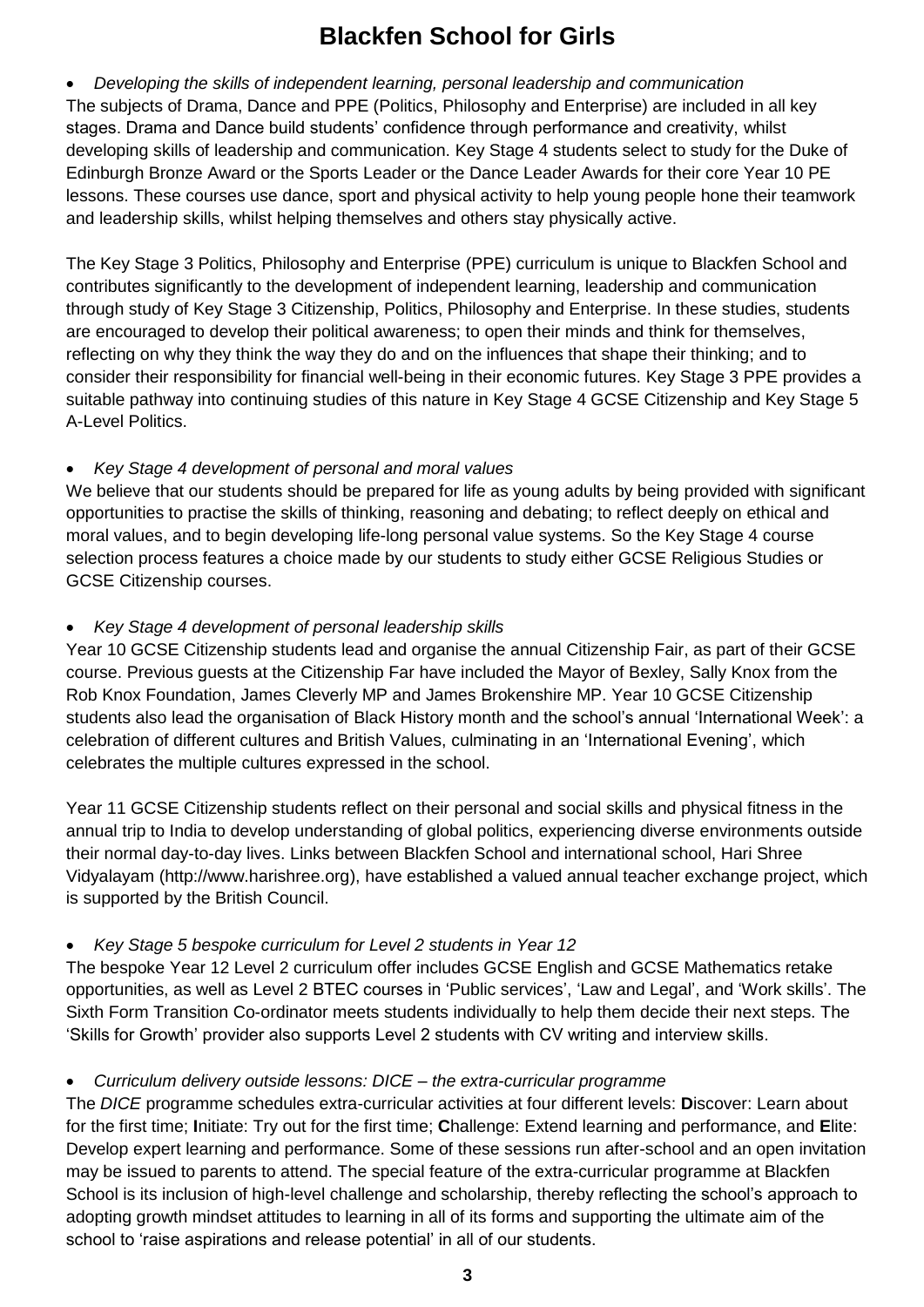## **Suite 3.2: Supporting students' aspirations for next-stage learning and future employment** Curriculum guidance from experienced staff is embedded in our curriculum implementation to ensure coherence throughout students' learning journeys, as well as to support their curriculum preferences and future aspirations. The school's guidance is allied closely with input from our family partnerships and their valued advice and interest.

## *Curriculum guidance from Key Stage 2 into Key Stage 3*

The Year 7 Induction programme includes taster lessons in a variety of Year 7 subjects and a Summer School. An initial 'Parents Evening' with Community Tutors reviews how Year 7 students are settling in and addresses academic transition. A second evening event introduces Year 7 parents to the school's Growth Mindset philosophy and practice, which is an intrinsic element in students' learning journeys and in the school's delivery of their curriculum.

## *Curriculum guidance from Key Stage 3 into Key Stage 4*

Year 9 students participate in two weeks of Key Stage 4 taster lessons to experience for themselves something of the content and nature of learning in Year 10 and Year 11. The Year 9 Parents Evening is deliberately split over two evenings, so that students and their parents and carers have sufficient time to discuss the selection of Key Stage 4 courses with subject teachers. This process concludes with each Year 9 student having their own 1-2-1 interview with a member of the Leadership Team to review and agree their final Key Stage 4 curriculum.

There is significant input from the school's Careers and Work Experience Co-ordinator during the transition from Key Stage 3 into Key Stage 4, as we recognise that Key Stage 4 curriculum choices will start to shape some aspects of students' future learning and employment opportunities after Year 11 and Year 13. Whilst ensuring that their Key Stage 4 curriculum provides a broad and robust platform for a range of post-19 education, training and career options, we also carefully introduce Year 9 students to the world of work and employment. All Year 9 students use the Careers programme, 'Kudos' in guided careers work during Community Time and attend either an individual or small group interview with an independent careers advisor from 'Prospects'. Year 9 students and parents are also invited to the annual Blackfen Careers Forum, in March. Over 40 organisations attend this event, including emergency and uniformed services; apprenticeship, further and higher education providers; and a broad range of employers and trainers including the NHS, Law firms and Solicitors, Architects, Construction, Teaching and the Performing Arts.

# *Curriculum guidance from Key Stage 4 into Key Stage 5*

Every Year 11 student has an individual interview with a member of the Leadership Team to discuss their rationale and plans for Post-16 courses and to review their selection of Key Stage 5 courses. As part of an established programme, the Sixth Form Transition Co-ordinator also meets all Year 11 students in small community groups, when she introduces the Sixth Form and talks about the subjects on offer. At the end of Year 10 and continuing into Year 11, all students attend an individual post-16 careers pathway interview with the 'Prospects' careers advisor.

#### *Curriculum guidance from Key Stage 5 into post-19 education, training or employment*

The Key Stage 5 'Next Steps' Challenge Day supports the UCAS application process and is complemented by a 'Next Steps' Information Evening for parents to inform parents and carers about the UCAS application process and higher and degree level apprenticeships. Students attend the UCAS convention; a trip to Sussex University to participate in a 'student-life' lecture and campus tour; as well as the London University taster courses programme. External providers (e.g. PWC) run a workshop session in school on degree apprenticeships in September of Year 13 and students seeking apprenticeships attend the 'Skills for London' event. All students are offered meetings with the Sixth Form Transition Coordinator to help with application for apprenticeships. During the 'Careers workshop' Challenge Day, a number of external providers come into school to give short presentations on their career. Help for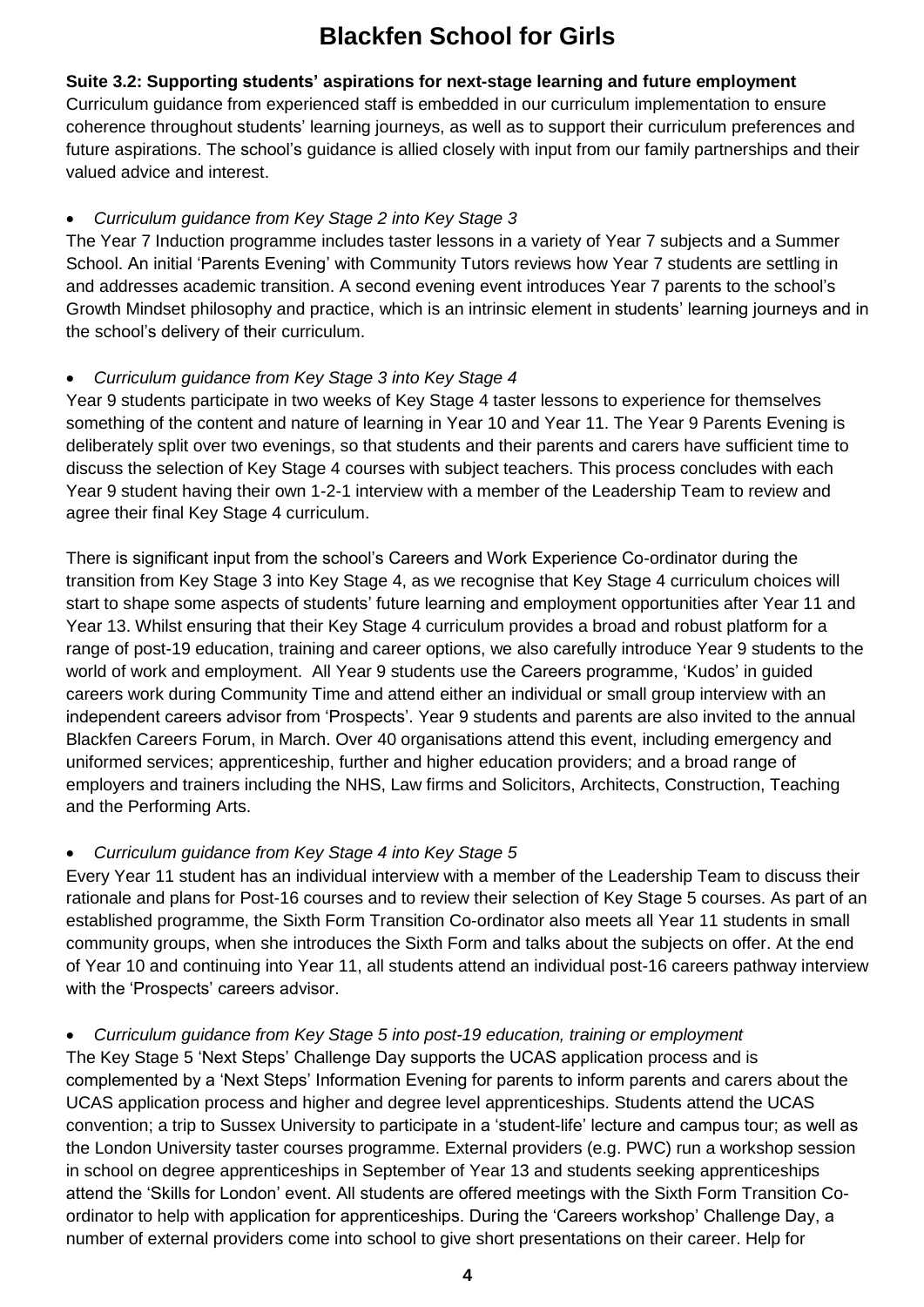students seeking apprenticeships is provided in conjunction with the Apprenticeship training provider, 'Middleton Murray'.

# **Suite 3.3: Careers input from Year 7 – Year 13**

The school has achieved the Careers Award Mark, underlining the high-quality Careers input embedded in the curriculum and led by the Careers and Work Experience Co-ordinator. Our student Careers Ambassadors support Careers provision across the school, including at the annual Blackfen Careers Fair. Students also receive independent guidance from a 'Prospects' Careers advisor, who works in the school. Appropriate and enjoyable Careers guidance is delivered during the following events:

- Year 7 and Year 8 Challenge Days: 'Kudos' on-line tool for use in school and at home; the 'STEAM' event.
- Year 9: 'Kudos' sessions; small group 'Prospects' careers meetings; attendance at the Year 9 Key Stage 4 course selection evening by the 'Prospects' Careers advisor; invitation to students and parents to attend the Blackfen School and Bexley Careers Fairs.
- Year 10: The Blackfen School and Bexley Careers Fairs; pre-Work Experience preparation with the 'Rah-Rah Theatre company'; Careers 'speed networking' event'; two weeks of Work Experience at the end of Year 10.
- Year 11: Work Experience de-briefing session and follow-up; Careers 'lunchtime talks' programme, including Kings College for Medicine and Oxford University; individual meetings with the 'Prospects' Careers advisor; individual meetings with the Sixth Form Transition Co-ordinator for students not taking up a place in our Sixth Form.
- Key Stage 5: The Sixth Form Transition Co-ordinator meets with any Year 12 student who is an 'inyear' leaver and the 'Skills for Growth' provider also comes into school to help these Level 2 students with CV writing and interview skills. At any time during Key Stage 5, students can request an independent careers interview with the 'Prospects' Careers advisor. All Year 12 students complete a one-week Work Experience placement and complete preparation and follow-up work, accordingly. The Sixth Form Enrichment Programme also allows students to take up voluntary work or work placements and gain credits for doing so.

# **4) A curriculum that is implemented through Blackfen's growth mindset teaching philosophy and practice**

One of the distinctive features of teaching at Blackfen School is that all teachers have been trained in the philosophy and principles of growth mindset. The school has focused on the language that teachers use to praise students and to provide feedback, as well as how students should respond to feedback. Teachers are aware of the power of 'yet' and are encouraged to design learning that is challenging, so that students are placed 'in the pit'. Students are urged to embrace academic challenge by taking *PRIDE* in their learning: '**P**ositivity', '**R**esilience', '**I**ntrospection', '**D**etermination' and '**E**ffort' are the key words that are used with students to enable them to develop growth mindset attitudes to learning and in life.

Teachers' own growth mindset attitudes to professional learning have underpinned their conscientious development and delivery of our curriculum. All teaching staff participate in a carefully planned wholeschool professional development programme which blends reflection, review and learning new pedagogy and practice. In this academic year, the theme of the professional development programme is using the basic teaching skills of Challenge, Explanation, Modelling, Practice, Feedback and Questioning to get students' learning habits back on track after two periods of national lockdown and restricted access to school. We aim to invite education professionals to lead some of these sessions, so that our teachers receive the very best training and continue to deliver our curriculum with imagination and proficiency.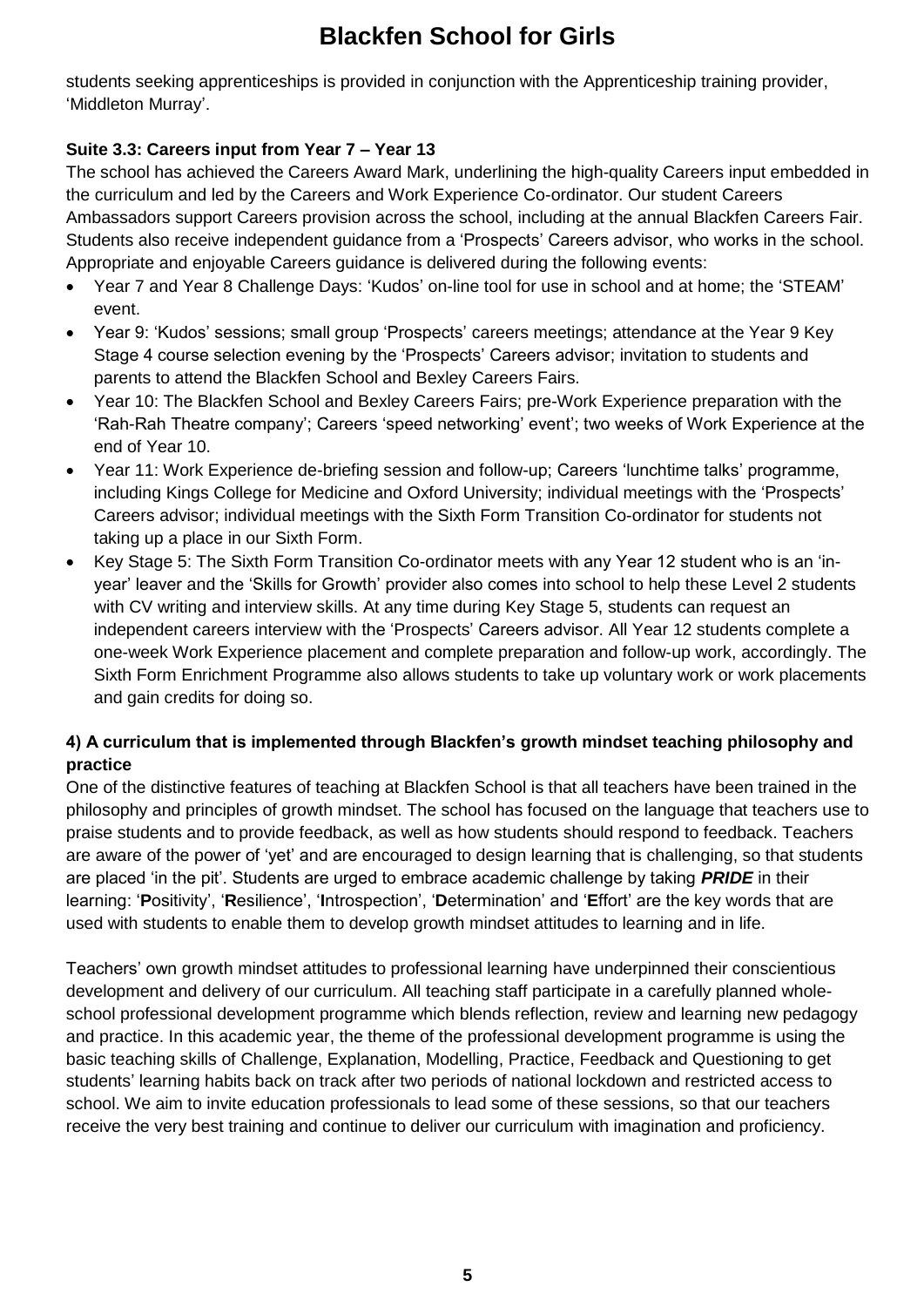#### **PROCEDURES**

Our curriculum is implemented in the following structures:

#### **Curriculum implementation for SEND students**

'Jigsaw' and 'Phoenix' are the school's specialised provision for selected SEND and vulnerable students. In the curriculum structure of Key Stage 3 and Key Stage 4, the school's 'Jigsaw' provision supports students with speech and language difficulties and who are significantly below the Key Stage 2 score of 100 marks on entry in Year 7. As part of their Year 7 induction, 'Jigsaw' students or other students with specific learning needs, visit the school on several occasions, from Easter to July, to meet teaching and support staff and to get to know the school, prior to Year 7 entry in September.

Year 7 students performing under the KS2 test score threshold of 100 marks are grouped together in Mathematics sets. Their curriculum is specifically designed to help them close the gap on their peers' attainment in Year 7. They use additional resources such a lesson with "MathsWhizz" once a fortnight. 'Jigsaw' provides timetabled specialist provision in the Oasis Centre and elsewhere, to help students to develop their basic literacy and numeracy skills via Entry Level qualifications in English, Mathematics and Science. "#Bounce" is open to all students with a Key Stage 2 test score in Reading and/or Mathematics of below 100 marks on entry to Blackfen School in Year 7. This programme is run by staff with 6th form support in small groups and starts after the October half term break. The students work on English skills, initially, via a group reading venture and then on tasks set by staff on literacy practice. Key Stage 4 students requiring additional professional input, for example, for behavioural or emotional issues, are able to work with support from staff in 'Phoenix', in order to follow a bespoke and/or a reduced number of subjects.

#### **Key Stage 3 Curriculum and structure**

Key Stage 3 is made up of all students in Year 7 to Year 9, who study the full range of the Key Stage 3 national curriculum offer of 17 subjects, over three years. Each year group in Key Stage 3 is split in half and both halves are made up of an equal number of mixed ability students. Based on parental preference, students in the 'P' half study Spanish and students in the 'Q' half study French. There are eight teaching groups across each year group, with four teaching groups in each half, except in Technology, where students are split into 12 groups. Within each half year group, English, Mathematics and Science are timetabled at the same time, so that students can be set in different ways by their ability. In the remaining teaching groups in each year half, a 'top' set is created and the other three sets are mixed-ability.

#### **Key Stage 4 Curriculum and structure**

Year 10 and Year 11 students are divided into the 'X' pathway (made up of four classes in each core subject) and 'Y' pathway (made up of five classes in each core subject). Students in the 'X' pathway have higher average point scores across English and Mathematics based on their Key Stage 2 test scores and internal end-of-year assessments, than students in the 'Y' pathway. The creation of 'X' and 'Y' pathways in Key Stage 4 reduces class sizes across the year groups and enables curriculum learning to be increasingly tailored for particular groups of students.

At Key Stage 4, most students study ten GCSE qualifications or equivalent: a core platform of GCSE English Language, Literature, Mathematics and Combined Science; a mini-selection between GCSE Religious Studies and GCSE Citizenship; and then four other subject selections. We recognise the Department of Education's EBacc ambition within the context of individual student capability, and so one of these four other subject selections has to be either History, Geography, French, Spanish or Triple

Science. Students are also given the opportunity to take their heritage language as an additional language qualification, when they are ready, which may be before the end of Year 11.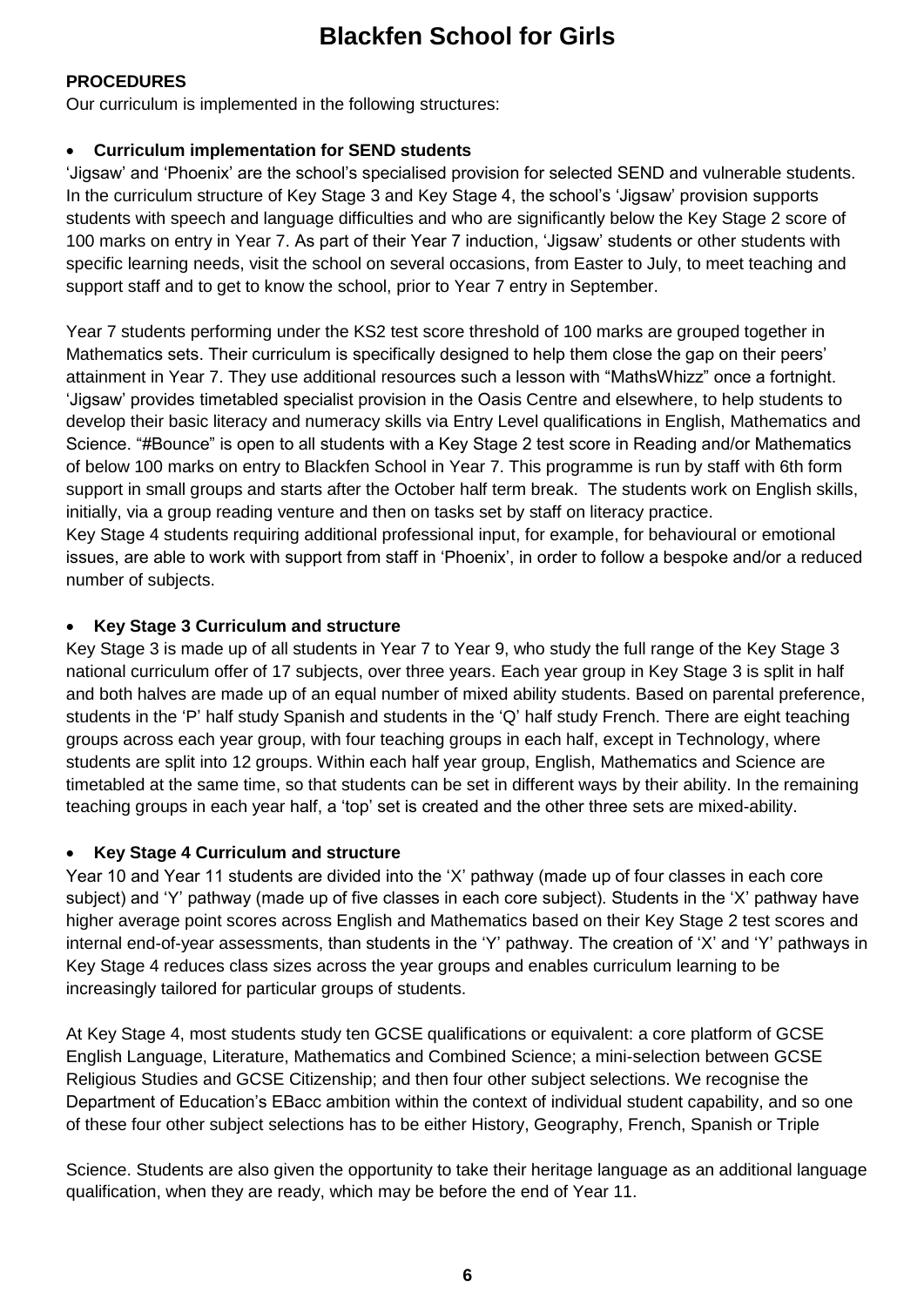## **Key Stage 5 Curriculum and structure**

All Year 11 students are offered a place in our Sixth Form. Students who do not meet the selection criteria for Level 3 courses are offered a bespoke Level 2 package, which includes the ability to retake GCSE English and/or GCSE Mathematics, if they do not achieve Grade 4 in these GCSE examinations. These students also study the BTEC Level 2 package, which includes BTEC qualifications in 'Public Services', 'Law and Legal' and 'Work Skills'.

Most of our Level 3 students study three Level 3 courses, across 4 blocks, although some students may study four Level 3 qualifications. Each subject has 10 lessons per fortnight. All Level 3 students have an entry requirement of attaining at least Grade 4 or Grade 5 in GCSE English Language. The Level 3 curriculum transitions into the Year 13 curriculum across four blocks and, in one block, there is still a GCSE Mathematics class for any Level 3 student who needs to re-take this qualification. The Extended Project Qualification is also offered, as appropriate and is supported through to its completion.

## **Key roles**

- Governors: To ensure that the following elements of curriculum planning, delivery and evaluation are actioned, as set out in the terms of reference of the Curriculum Committee: that a robust framework is in place for setting curriculum priorities and aspirational targets; that the school is complying with its funding agreement and teaching a "broad and balanced curriculum" which includes English, maths, and science, and enough teaching time is provided for students to cover the requirements of the funding agreement; that proper provision is made for students with different abilities and needs, including children with special educational needs (SEND); that all courses provided for students below the age of 19 that lead to qualifications, such as GCSEs and A-levels, are approved by the secretary of state; that the school implements the relevant statutory assessment arrangements; that Governors participate actively in decision-making about the breadth and balance of the curriculum.
- Headteacher: To ensure that this policy is adhered to and that all required elements of the curriculum, and those subjects which the school chooses to offer, have aims and objectives which reflect the aims of the school and indicate how the needs of individual students will be met; that the amount of time provided for teaching the required elements of the curriculum is adequate and is reviewed by the Governing Body; that requests to withdraw children from curriculum subjects, where appropriate, are managed correctly; that the school's procedures for assessment meet all legal requirements; that the Governing Body is fully involved in decision-making processes that relate to the breadth and balance of the curriculum and is advised on whole-school targets in order to make informed decisions; that proper provision is in place for pupils with different abilities and needs, including children with SEND.
- DHT/AHTs (Curriculum, Teaching, Learning and Assessment): To liaise with subject leaders in order to quality assure curriculum procedures and documentation; to ensure production of the school timetable and its financial management.
- DHT/AHTs (Outcomes): To quality assure curriculum intervention strategies relating to student outcomes.
- DHT/AHTs (SENCO): To quality assure curriculum provision and intervention strategies relating to SEND students.
- Faculty / Subject Leaders: To be knowledgeable about subject pedagogy and able to lead teaching teams in planning and designing lessons that deliver subject curriculum to be challenging and enjoyable and suitably ambitious for all groups of students, including students with high prior attainment; students with low prior attainment; students from disadvantaged backgrounds; students with SEND; students with English as an additional language (EAL).
- Teachers: To follow guidance in planning, designing and delivering their subject curriculum for all students in the class to be able to make good progress in learning.
- Students: To demonstrate growth mindset attitudes to subject learning in every lesson; to take responsibility for participating in extra-curricular opportunities and for exploring learning in the wider curriculum, outside formal lessons.